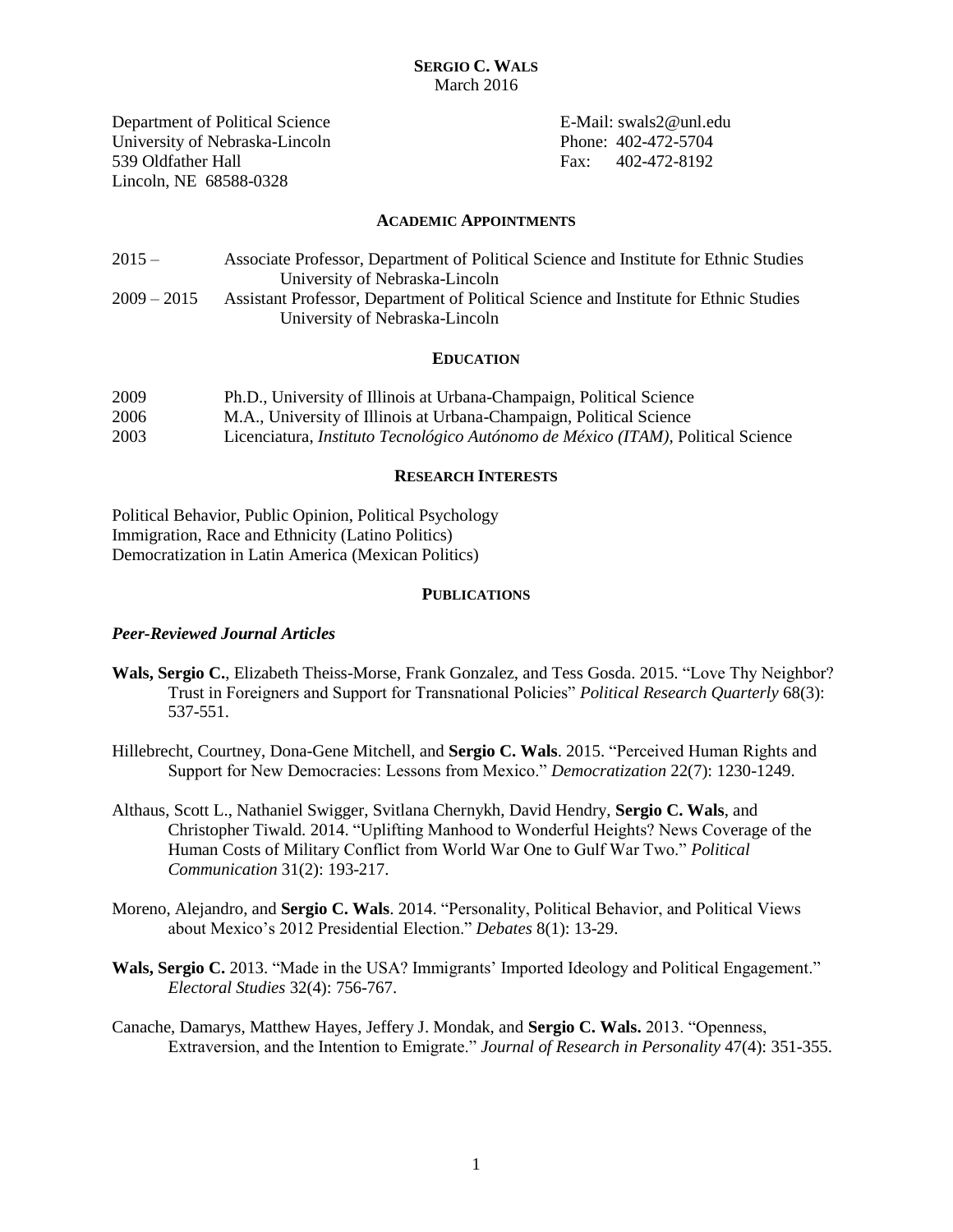- Althaus, Scott L., Nathaniel Swigger, Svitlana Chernykh, David Hendry, **Sergio C. Wals**, and Christopher Tiwald. 2011. "Assumed Transmission in Political Science: A Call for Bringing Description Back In." *The Journal of Politics* 73(4): 1065-1080.
- **Wals, Sergio C.** 2011. "Does What Happens In Los Mochis Stay In Los Mochis? Explaining Postmigration Political Behavior." *Political Research Quarterly* 64(3): 600-611.

# *Book Chapter*

**Wals, Sergio C.** 2014. "Comportamiento Político y Migración." In Meixueiro, Gustavo, and Alejandro Moreno (eds.), *El Comportamiento Electoral Mexicano en las Elecciones de 2012,* pp. 281-316. Mexico City, MX: Centro de Estudios Sociales y de Opinión Pública (CESOP)/Instituto Tecnológico Autónomo de México (ITAM).

### **RESEARCH UNDER REVIEW**

- Barton, Dona-Gene, Courtney Hillebrecht, and **Sergio C. Wals**. "A Neglected Nexus: Human Rights and Public Perceptions."
- **Wals, Sergio C**., and Thomas J. Rudolph. "Lost in Acculturation? Immigrants' Imported Socialization and Political Trust in the United States."

# **RESEARCH IN PROGRESS**

#### *In Preparation*

- Kantack, Benjamin R., Jeffery J. Mondak, and **Sergio C. Wals**. "The Political Impact of Shared Ethnicity on Social Networks in the U.S.: Empirical Evidence from South Bend, 1984."
- Barton, Dona-Gene, Courtney Hillebrecht, and **Sergio C. Wals**. "Mexico under Siege: The Effects of Violence on Perceptions of Democracy and Human Rights."
- **Wals, Sergio C.** "A Tale of Two Countries: Mexican Immigrants' Perceptions of Politics in the United States."
- **Wals, Sergio C.**, and Kianna Moore. "From the Other Side of the Border: Perceptions of American Politics in Mexico."
- **Wals, Sergio C.**, and Alejandro Moreno. "Assessing the Validity and Reliability of Self-Reported Items on Likelihood of Migration"
- Theiss-Morse, Elizabeth, **Wals, Sergio C.**, "*Con la vara que midas*… National Identity and Attitudes toward Immigration and Emigration in Mexico."
- **Wals, Sergio C**., Alejandro Moreno, Benjamin R. Kantack, and Amanda Karimi. "¿Sufragio Efectivo, Sin Reelección? Public Support for Legislative Reelection in an Emerging Democracy."

# *In Earlier Stages*

"Personality, Perceptions of Democracy, and Support for Authoritarian Alternatives in Mexico." With Dona-Gene Barton, Damarys Canache, Jeff Mondak and Alejandro Moreno. Preparing for delivery at AAPOR and WAPOR, Austin, TX. May 2016.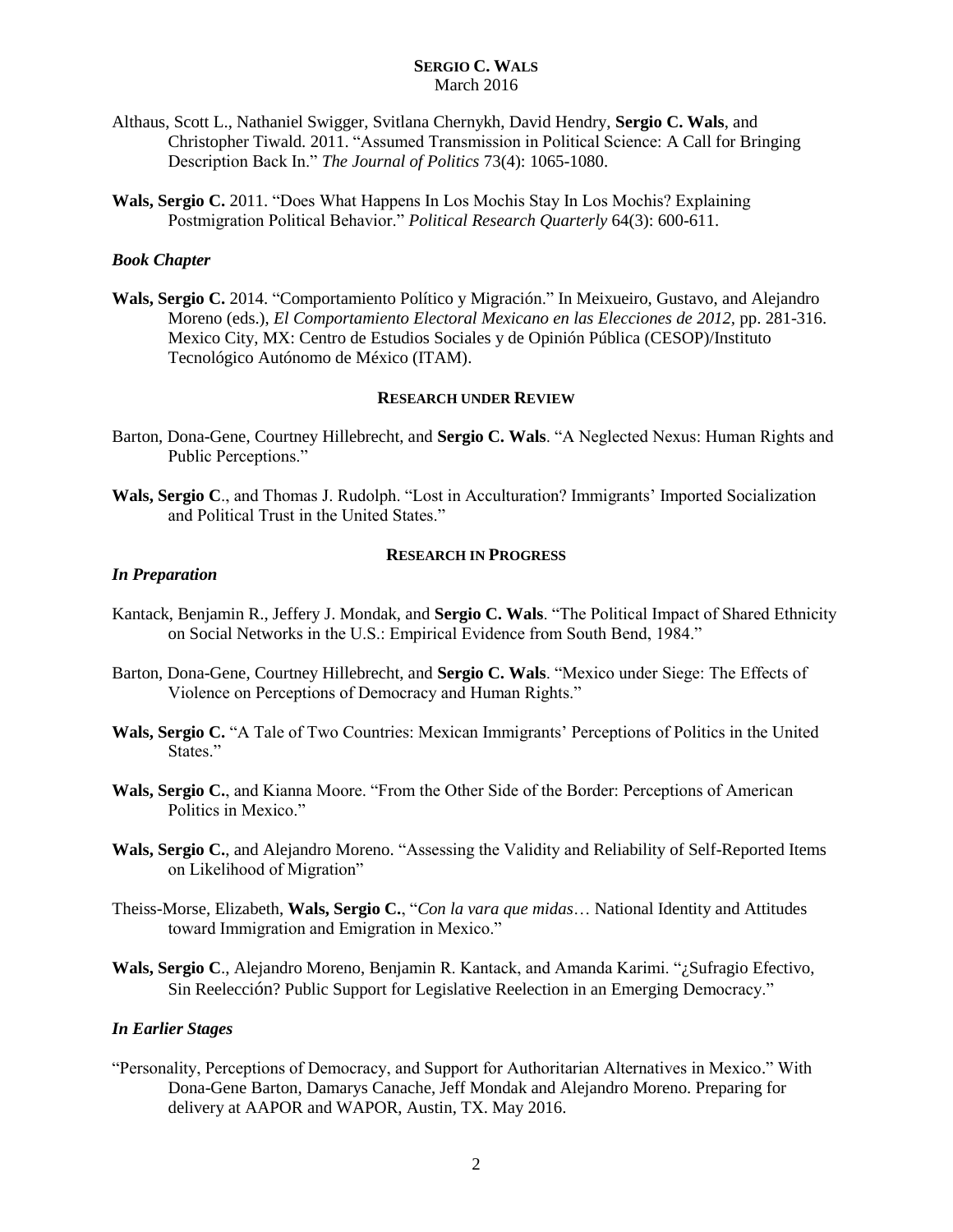- Assessing Candidate Evaluations and Political Decision Making Project. With Mike Dodd, John Hibbing, Dona-Gene Barton and Kristen Deppe. Data collected using a survey experiment and eye tracking equipment. In process of data analysis.
- "When the Ambition Ladder and Ideology Collide: Legislators' Preferences about Reelection in a New **Democracy**
- "The Force Strikes Back: Mexican Public Opinion and the Use of Force to end the National University Student Strike, 1999-2000."

"Foreigners' Images in Domestic Soil: Congressional Debates on Immigration."

# **RESEARCH GRANTS**

# *Received*

University of Nebraska-Lincoln, 2015-2016, College of Arts and Sciences, CAS Enhance Grant, "Foundations and Dynamics of Public Opinion in Mexico" – \$4,997

- University of Nebraska-Lincoln, Summer 2015, Department of Political Science, Senning Research Grant, "A Tale of Two Countries: Mexican Citizens' Perceptions of Politics in the United States"  $-$  \$6,500
- University of Nebraska-Lincoln, Summer 2015, College of Arts and Sciences, International Travel Grant  $- $1,500$
- University of Nebraska Foundation, Summer 2013, U.S. Congress Fund, "Legislative Reelection and Public Opinion in a New Democracy." – \$3,250
- University of Nebraska-Lincoln, 2012-2013, Layman Seed Grant Award, "Made in the USA? Mexican Immigrants' Imported Political Suitcases" – \$20,000
- University of Nebraska Foundation, Summer 2012, U.S. Congress Fund, "Foreigners' Images in Domestic Soil: Congressional Debates on Immigration." – \$5,500
- University of Nebraska Foundation, Summer 2011, U.S. Congress Fund, "When the Ambition Ladder and Ideology Collide: Legislators' Preferences about Reelection in a New Democracy." – \$5,000

# *Submitted*

- USAID Mexico Grant for project entitled "Improving Citizen Engagement in Democratic Accountability." Submitted February 2016. Co-Investigators: Dona-Gene Barton, Courtney Hillebrecht and Elizabeth Theiss-Morse. Amount \$1,450,000 – Pending.
- University of Arizona BORDERS (National Center for Border Security and Immigration) Grant for project entitled "Against all Oaths? Pre-Migration Forces, Personality, and Mexican Immigrants' Civic Integration in the United States." Submitted March 2013. Co-Investigators: Dona-Gene Mitchell and John Hibbing. Amount \$111,219 – Declined.

### **RESEARCH AWARDS AND FELLOWSHIPS**

Political Communication division's Paul Lazarsfeld Award for best paper presented at the 2008 APSA meeting for "Manhood Uplifted to Wonderful Heights: Newspaper Framing of Combat and Casualties from World War One to Gulf War Two."

University of Illinois, Survey Research Laboratory, Robert Ferber Dissertation Award (2008) - \$3,000.00 American Political Science Association Latino Fund Travel Award (2008) - \$500.00

University of Illinois at Urbana-Champaign, Latina/Latino Studies Program, Graduate Student Conference Presenter Award (2008) - \$500.00

CIC Scholar funded for ICPSR (Summer 2006)

University of Illinois at Urbana-Champaign, Merriam Fellowship (Fall 2004, Spring 2005)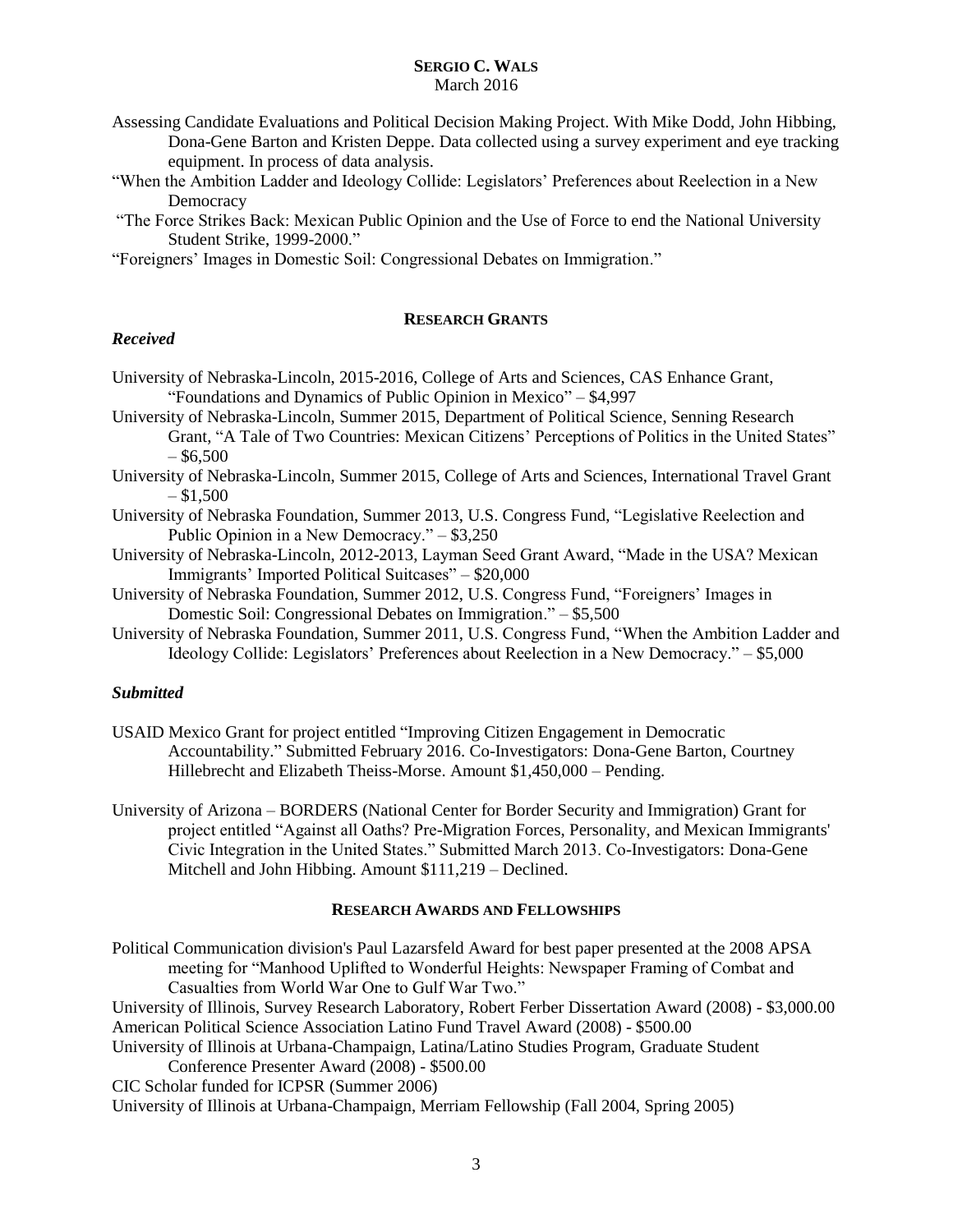## **CONFERENCE PRESENTATIONS**

"A Neglected Nexus: Human Rights and Public Perceptions" (with Dona-Gene Barton and Courtney Hillebrecht).

International Studies Association, Atlanta, GA. March 2016.

"A Tale of Two Countries: Mexican Immigrants' Perceptions of Politics in the United States" American Political Science Association, San Francisco, CA. August 2015.

"Mexico under Siege: The Effects of Violence on Perceptions of Democracy and Human Rights" (with Dona-Gene Barton and Courtney Hillebrecht).

World Association for Public Opinion Research, Buenos Aires, Argentina. June 2015.

"Mexico under Siege: The Effects of Violence on Perceptions of Democracy and Human Rights" (with Dona-Gene Barton and Courtney Hillebrecht). Midwest Political Science Association, Chicago, IL. April 2015.

"*Con la vara que midas*… National Identity and Attitudes toward Immigration and Emigration in Mexico" (with Elizabeth Theiss-Morse). American Political Science Association Annual Conference, Washington, D.C., August 2014

"¿Sufragio Efectivo, Sin Reelección? Public Support for Legislative Reelection in an Emerging Democracy" (with Alejandro Moreno and Amanda Karimi) World Association for Public Opinion Annual Conference, Nice, France, September 2014

"From both Sides of the Border: Perceptions of American Politics among Mexican Citizens at Home and Abroad" (with Kia Moore).

Western Political Science Association, Seattle, WA, April 2014

"From both Sides of the Border: Perceptions of American Politics among Mexican Citizens at Home and Abroad" (with Kia Moore). Midwest Political Science Association, Chicago, IL, April 2014

"Assessing the Validity and Reliability of Self-Reported Items on Likelihood of Migration" (with Alejandro Moreno).

Symposium on the Politics of Immigration, Race, and Ethnicity, Bloomington, IN, March 2014

"Assessing the Validity and Reliability of Self-Reported Items on Likelihood of Migration" (with Alejandro Moreno).

American Association for Public Opinion Research, Boston, MA, May 2013

"Love Thy Neighbor? Perceptions of Foreigners and Support for Transnational Policies" (with Elizabeth Theiss-Morse, Frank Gonzalez, and Tess Gosda). Midwest Political Science Association, Chicago, IL, April 2013

"Between Rhetoric and Reality: Perceptions of Human Rights and Support for Democracy in Transitioning States" (with Courtney Hillebrecht and Dona-Gene Mitchell). University of Illinois Alumni Conference, Urbana, IL, October 2012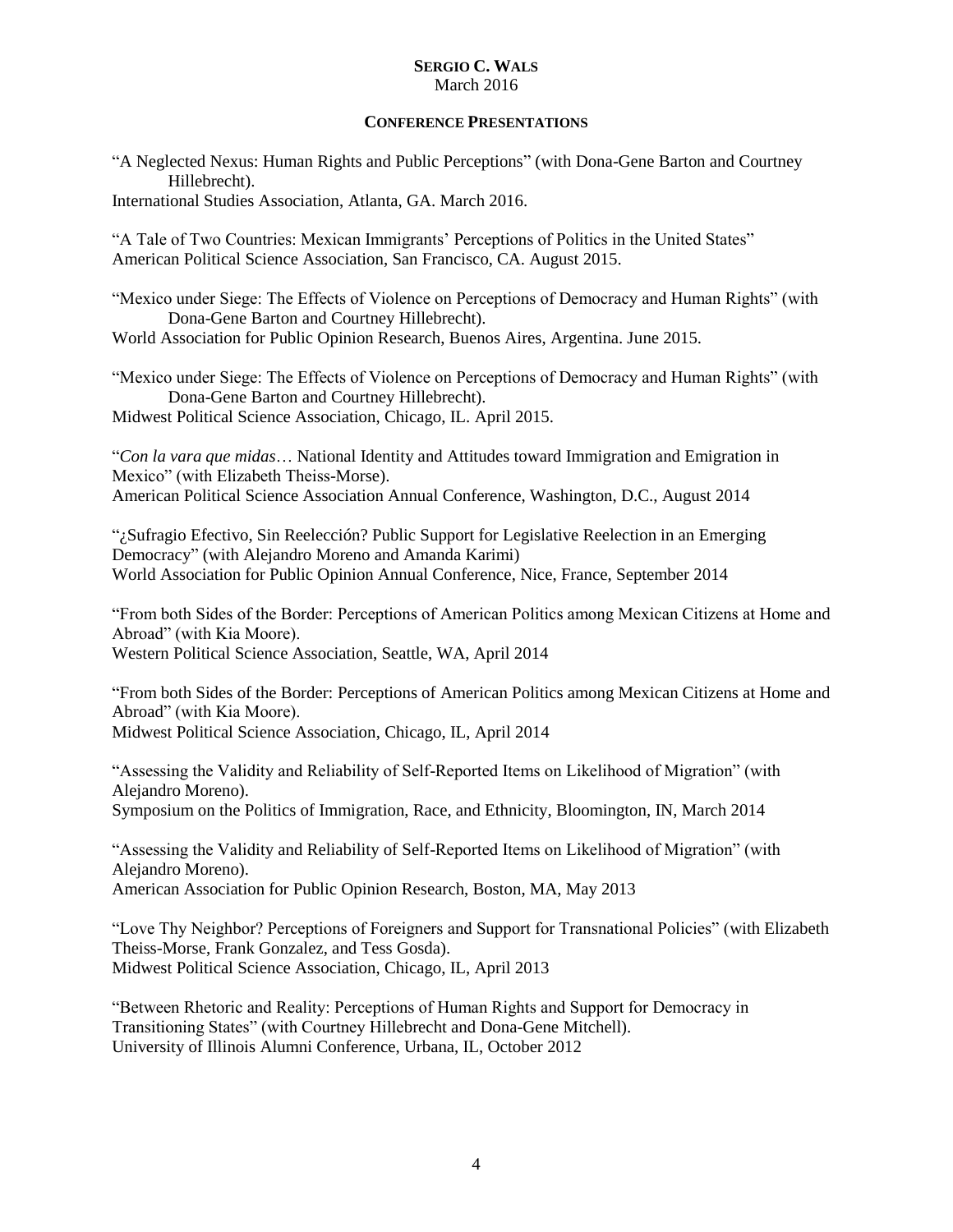"Between Rhetoric and Reality: Perceptions of Human Rights and Support for Democracy in Transitioning States" (with Courtney Hillebrecht and Dona-Gene Mitchell).Midwest Political Science Association, Chicago, IL, April 2012

"Made in the USA? Explaining Immigrants' Imported Ideology." Midwest Political Science Association, Chicago, IL, April 2011

"Pursuing the Dream: An Immigrant's Story." *Diverse Faces, Shared Histories* Symposium, University of Nebraska-Lincoln, March 2011

"Lost in Translation? Understanding Political Trust *Before* and *After* Migration." (with Tom Rudolph) American Political Science Association, Boston, MA, August 2008

"Manhood Uplifted to Wonderful Heights: Newspaper Framing of Combat and Casualties from World War One to Gulf War Two." (with Scott Althaus, Nathaniel Swigger, Christopher Tiwald, David Hendry and Svitlana Chernykh)

American Political Science Association, Boston, MA, August 2008

"Marking Success, Criticizing Failure, and Rooting for "Our" Side: The Tone of War News from Verdun to Baghdad." (with Scott Althaus, Nathaniel Swigger, Christopher Tiwald, David Hendry and Svitlana Chernykh)

Chicago-Area Social and Behavior Workshop in Evanston, IL, May 2008

"Marking Success, Criticizing Failure, and Rooting for "Our" Side: The Tone of American War News from Verdun to Baghdad." (with Scott Althaus, Nathaniel Swigger, Christopher Tiwald, David Hendry and Svitlana Chernykh) Midwest Political Science Association, Chicago, IL, April 2008

"Imported Political Suitcases: The Role of Mexican Immigrants' Partisanship, Ideology and Trust on the Intensity and Directionality of their Political Engagement." Midwest Political Science Association, Chicago, IL, April 2008

"Traveling Light? The Role of Latino Immigrants' Imported Socialization on the Intensity of Political Engagement" Western Political Science Association, San Diego, CA, March 2008

"Mexican Immigrants' Political Suitcases: Partisanship, Ideology and Trust." Midwest Political Science Association, Chicago, IL, April 2007

"New Legislative Politics in Mexico? Federal Deputies' Preferences about Reelection." Comparative Politics Workshop, Department of Political Science, University of Illinois, March 2007

"Latino Immigrants' Participation and Partisanship: A Theory of Imported Socialization." Midwest Political Science Association, Chicago, IL, April 2006

"New Legislative Politics in Mexico? Federal Deputies' Preferences about Reelection." Midwest Political Science Association, Chicago, IL, April 2006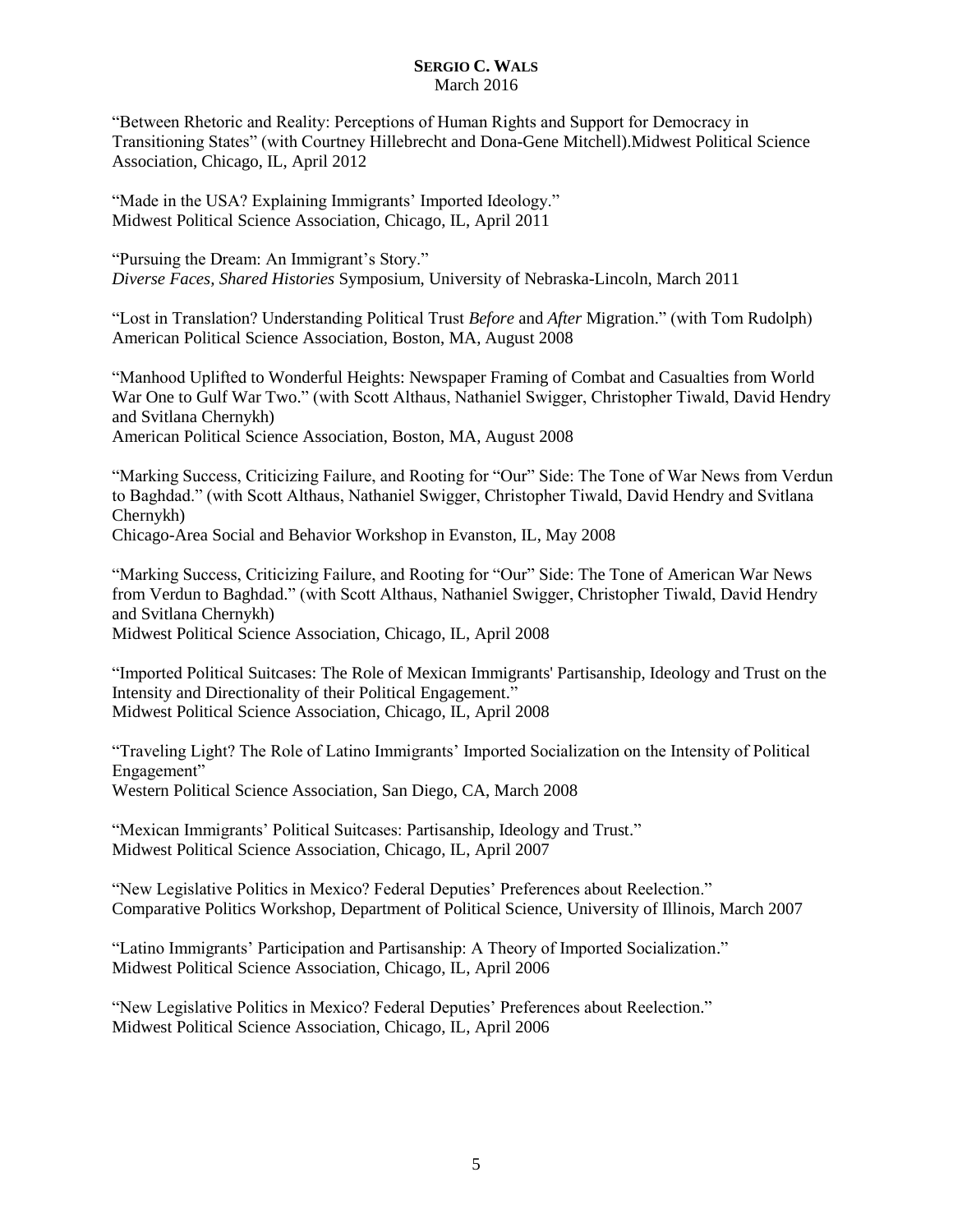# **RESEARCH APPOINTMENTS**

# *Research Assistant - University of Illinois, Urbana-Champaign*

Cline Center for Democracy, Legal Education Project (Fall 2008) Zachary Elkins, Department of Political Science, Comparative Constitutions Project (2006-07) Tracy Sulkin, Department of Political Science, Legislator's Promise Keeping Project (2005, 2007) William Bernhard and Paul Vaaler, Departments of Political Science and Business Administration, Pre-Election Polling Project (2006)

# **TEACHING AWARDS AND APPOINTMENTS**

Recipient, Certificate of Recognition for Contribution to Students, UNL Parents Association and UNL Teaching Council, University of Nebraska-Lincoln, 2015-16.

Recipient, College of Arts and Sciences Distinguished Teaching Award, University of Nebraska-Lincoln, 2014.

- Recipient, Inspiration Award (Nominated by UNL Undergraduate Students), Latino American Commission of the State of Nebraska, 2012.
- Recipient, Certificate of Recognition for Contribution to Students, UNL Parents Association and UNL Teaching Council, University of Nebraska-Lincoln, 2011-12.
- Recipient, Academy of National Hispanic Scholars Faculty Impact Award, University of Nebraska-Lincoln, 2010-11.

# *Courses Taught*

## *University of Nebraska-Lincoln*

*Graduate* 

Political Science 920: Research Seminar in Political Behavior (Spring 2012) Political Science 802: Professional Development (Fall 2010, Fall 2012)

### *Undergraduate*

Political Science 481: Political Behavior (Fall 2009, Fall 2010)

- Political Science/Latin American Studies 478: Pro-Seminar in Latin American Studies (Spring of 2014)
- Political Science/Ethnic Studies 398: Special Topics Immigration and Politics (Spring 2011, Fall 2012)

Political Science/Ethnic Studies 333: Immigration and Politics (Fall 2013, Spring 2015)

Political Science/Ethnic Studies/Latin American Studies 277: Latin American Politics (Spring 2010, Spring 2011, Spring 2012, Spring 2013, Spring 2014, Spring and Fall 2015)

Political Science 100: Power and Politics in America (Fall 2009)

- Political Science 100, W.H. T. Learning Community: Power and Politics in America (Fall 2011, Fall 2013, Fall 2014, Fall 2015)
- Ethnic Studies 100: The Minority Experience Freshmen Seminar (Fall 2011, Fall 2014)

# *University of Illinois, Urbana-Champaign*

Political Science 330: Introduction to Political Behavior (Summer 2008)\* \* voted onto the List of Teachers Ranked as Excellent

### *Teaching Assistant*

Political Science 499: Politics, the Media and Democratic Deliberation (Fall 2004) Political Science 240: Introduction to Comparative Politics (Spring 2005)\*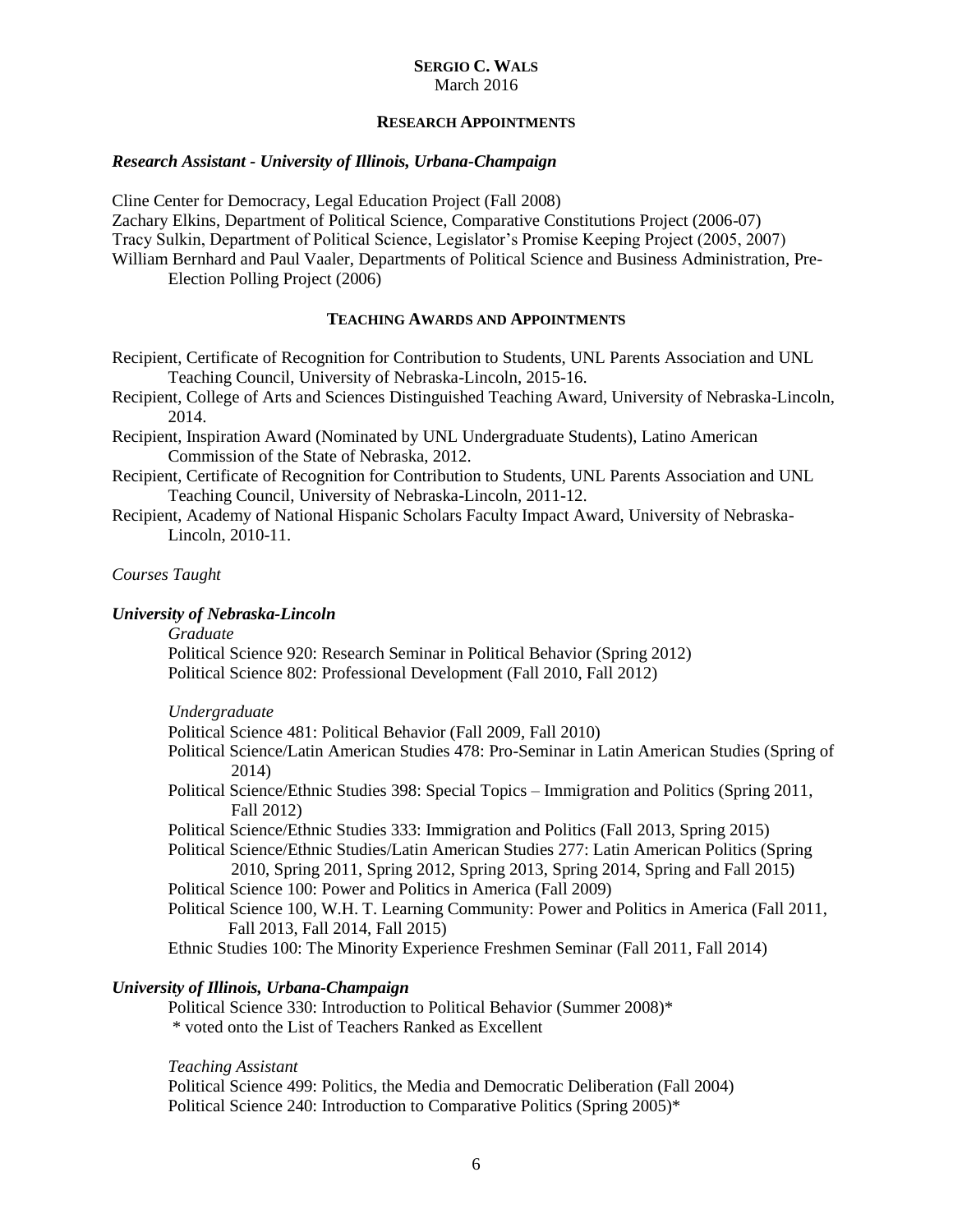Political Science 202: Religion and Politics in the U.S. (Spring 2008) Political Science 201: U.S. Racial and Ethnic Politics (Fall 2005, Fall 2007) Political Science 101: Introduction to U.S. Government and Politics (Spring 2006)\* \* voted onto the List of Teachers Ranked as Excellent

# *University of Nebraska-Lincoln*

## *Graduate Mentor*

- Member, Frank Gonzalez's Doctoral Dissertation Committee, Political Science, University of Nebraska-Lincoln (Fall 2013 – Present)
- Member, Alexis Jiménez's Doctoral Dissertation Committee, Modern Languages and Literatures, University of Nebraska-Lincoln (Fall 2012 – Present)
- Member, Andrea Flanagan's Doctoral Dissertation Committee, Teaching, Learning and Teacher Education, University of Nebraska-Lincoln (Spring 2012 – Present)
- Member, Leslie N. Martinez's Doctoral Dissertation Committee, Psychology, University of Nebraska-Lincoln (Summer 2012 – Fall 2015)
- Member, Oscar Sendón's Doctoral Dissertation Committee, Modern Languages and Literatures, University of Nebraska-Lincoln (Fall 2012 – Spring 2015)
- Member, Marty Nader's Doctoral Dissertation Committee, Political Science, University of Nebraska-Lincoln (Fall 2012 – Fall 2013)
- Member, Nydia Jeffers' Doctoral Dissertation Committee, Modern Languages and Literatures, University of Nebraska-Lincoln (Spring 2012 – Fall 2013)
- Member, Robert Jordan's Doctoral Dissertation Committee, History, University of Nebraska-Lincoln (Fall 2012 – Spring 2013)
- Member, Kevin Chrisman's Master's Thesis Committee, History, University of Nebraska-Lincoln (Fall 2012 – Spring 2013)

# *Undergraduate Mentor*

Thesis Adviser, Honors Program, 2015-16: Kayla Simon (Political Science and Spanish) Thesis Reader, Honors Program, 2013-14: Jeremy Hollman (Global Studies and Latin American Studies) Thesis Adviser, Honors Program, 2012-13: Tess Gosda (International Studies and Political Science) Thesis Co-Adviser, Honors Program, 2011-12: Benjamin Kantack (Political Science) Thesis Co-Adviser, Honors Program, 2011-12: Nicole (Nikki) Kling (Political Science) Thesis Co-Adviser, Honors Program, 2011-12: Heather Morton (Political Science) Thesis Adviser, Honors Program, 2010-11: Matt Harrington (Political Science) Thesis Adviser, Honors Program, 2010-11: Emily Tunink (Political Science) Thesis Adviser, Honors Program, 2009-10: Marshall Monda (Political Science) Faculty Sponsor, (First Year UCARE), 2013-14: Kia Moore. *"Pre-Migratory Political Experiences: Looking into Democracy"* Faculty Sponsor, (First Year UCARE), 2013-14: Amanda Karimi. *"Sufragio Efectivo, Sin reeleccion?"* Faculty Sponsor, (First Year UCARE), 2012-13: Tess Gosda. *"Looking Out My North Door: Mexican Public Perceptions of American Politics"* Faculty Sponsor, (First Year UCARE), 2011-12: Nicole G. Kling. "*Debating Immigration: Legislator's Rhetoric Over Time"* Faculty Co-Sponsor with Dona-Gene Mitchell, (First Year UCARE), 2011-12: Ben Kantack. "E*xploring the Interrelationships between Campaign Dynamics and Public Opinion"* Faculty Co-Sponsor with Dona-Gene Mitchell, (First Year UCARE), 2010-11: Frank Tomes. "*Legislators' Career Paths in Comparative Perspective"* Faculty Sponsor, (Second Year UCARE), 2010-11: Matt Harrington. *"Fighting the Man: How Do Opposition Movements Emerge to Authoritarian Regimes?"*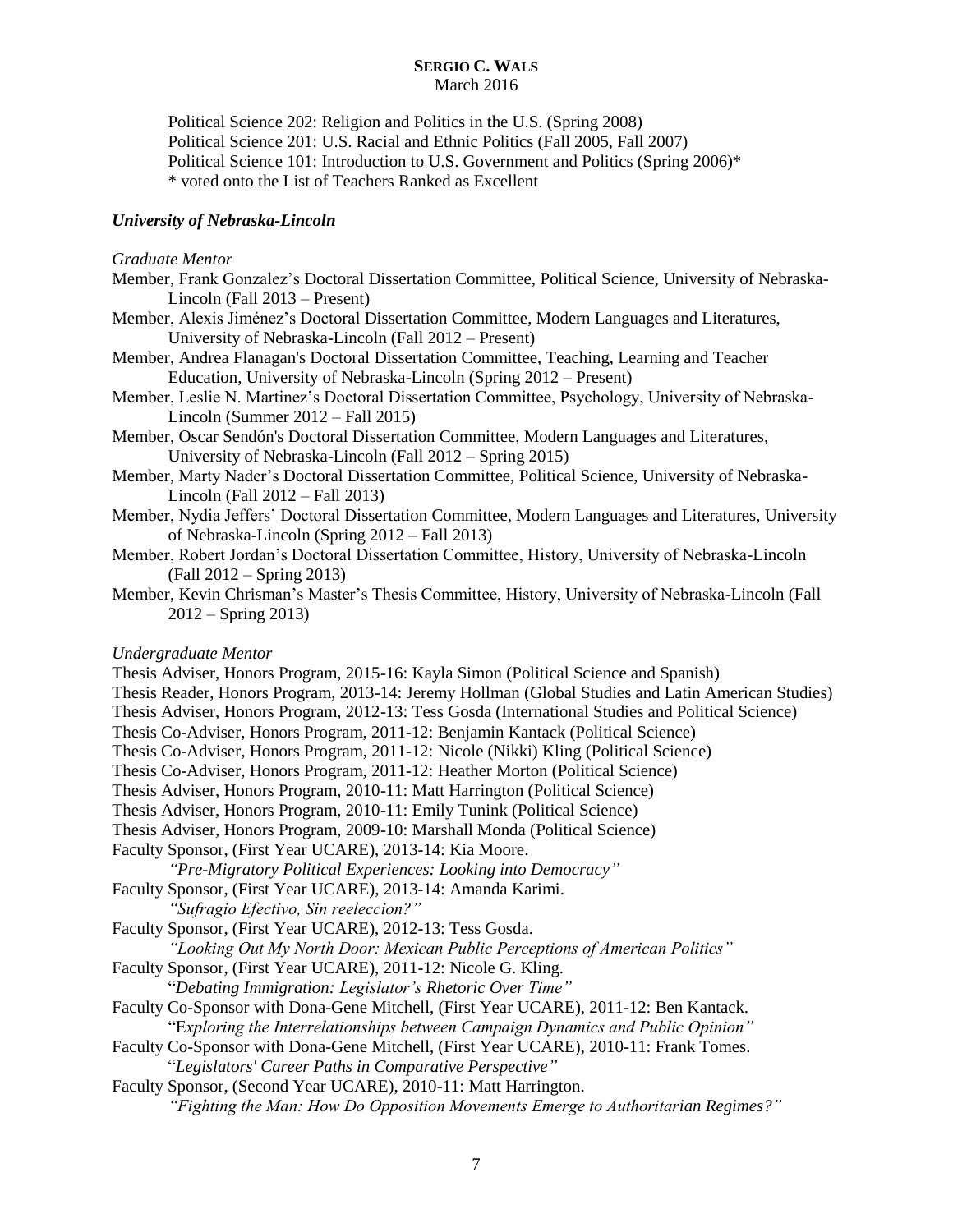Faculty Sponsor, (First Year UCARE), 2009-10: Matt Harrington.

*"Immigrants' Imported Socialization Meets American Mobilization Efforts"*

Faculty Sponsor of Amanda Karimi, Ralph Bunche Summer Institute, Duke University – Summer 2013. Faculty Sponsor of Nicole (Nikki) Kling, Ralph Bunche Summer Institute, Duke University – Summer

2011.

#### **ADDITIONAL TRAINING**

Participant, "Advanced Peer Review of Teaching Project, 2011-12." University of Nebraska-Lincoln Participant, "Peer Review of Teaching Project, 2010-11." University of Nebraska-Lincoln

- Participant, Enhancing Research: A Workshop for Political Scientists from Underrepresented Groups, The Center for the Study of Race, Ethnicity and Gender in the Social Sciences, Duke University, February 3-5, 2011.
- Maximum Likelihood Estimation, Inter-University Consortium for Political and Social Research, University of Michigan Ann Arbor, Summer 2006
- Participant, Pollsters and Parishioners: Workshop on Survey Research and American Religion, The Henry Institute, Calvin College, Summer 2005

### **SERVICE**

#### *Departmental*

- Liaison, Latina/o and Latin American Studies program (LLAS), Institute for Ethnic Studies, University of Nebraska-Lincoln (Fall 2015 – Present)
- Faculty Advisor, Pi Sigma Alpha, Tau Chapter Political Science Honor Student Society, University of Nebraska-Lincoln (Fall 2012 – Present)
- Member, Latino Health Disparities Psychology/Ethnic Studies Search Committee, Institute for Ethnic Studies, University of Nebraska-Lincoln (Fall 2015)
- Member, Environmental Politics and Policy Search Committee, Department of Political Science, University of Nebraska-Lincoln (Fall 2015)
- Member, Undergraduate Committee, Department of Political Science, University of Nebraska-Lincoln (Fall 2015 – Spring 2016, Fall 2009 – Spring 2010)
- Member, Executive Committee, Institute for Ethnic Studies, University of Nebraska-Lincoln (Fall 2015 – Spring 2016, Fall 2011 – Spring 2012)
- Member, Executive Committee, Department of Political Science, University of Nebraska-Lincoln (Fall 2014 – Spring 2015, Fall 2010 – Spring 2011)
- Member, Graduate Committee, Department of Political Science, University of Nebraska-Lincoln (Fall 2013 – Spring 2014, Fall 2011 – Spring 2012)
- Member, International Relations Search Committee, Department of Political Science, University of Nebraska-Lincoln (Fall 2011 – Spring 2012)
- Member, Interdisciplinary Behavioral Economics Search Committee, Department of Political Science, University of Nebraska-Lincoln (Fall 2010 – Spring 2011)
- Panelist, "New Faculty Research Presentations" Department of Political Science Graduate Student Research Series (Fall 2010)
- Participant, Big-Red Welcome, Institute for Ethnic Studies, University of Nebraska-Lincoln (Fall 2009)
- Undergraduate Academic Adviser, Department of Political Science, University of Illinois, Urbana-Champaign (Fall 2008)
- President of Political Science Graduate Student Association, University of Illinois, Urbana-Champaign*,* 2006 – 2007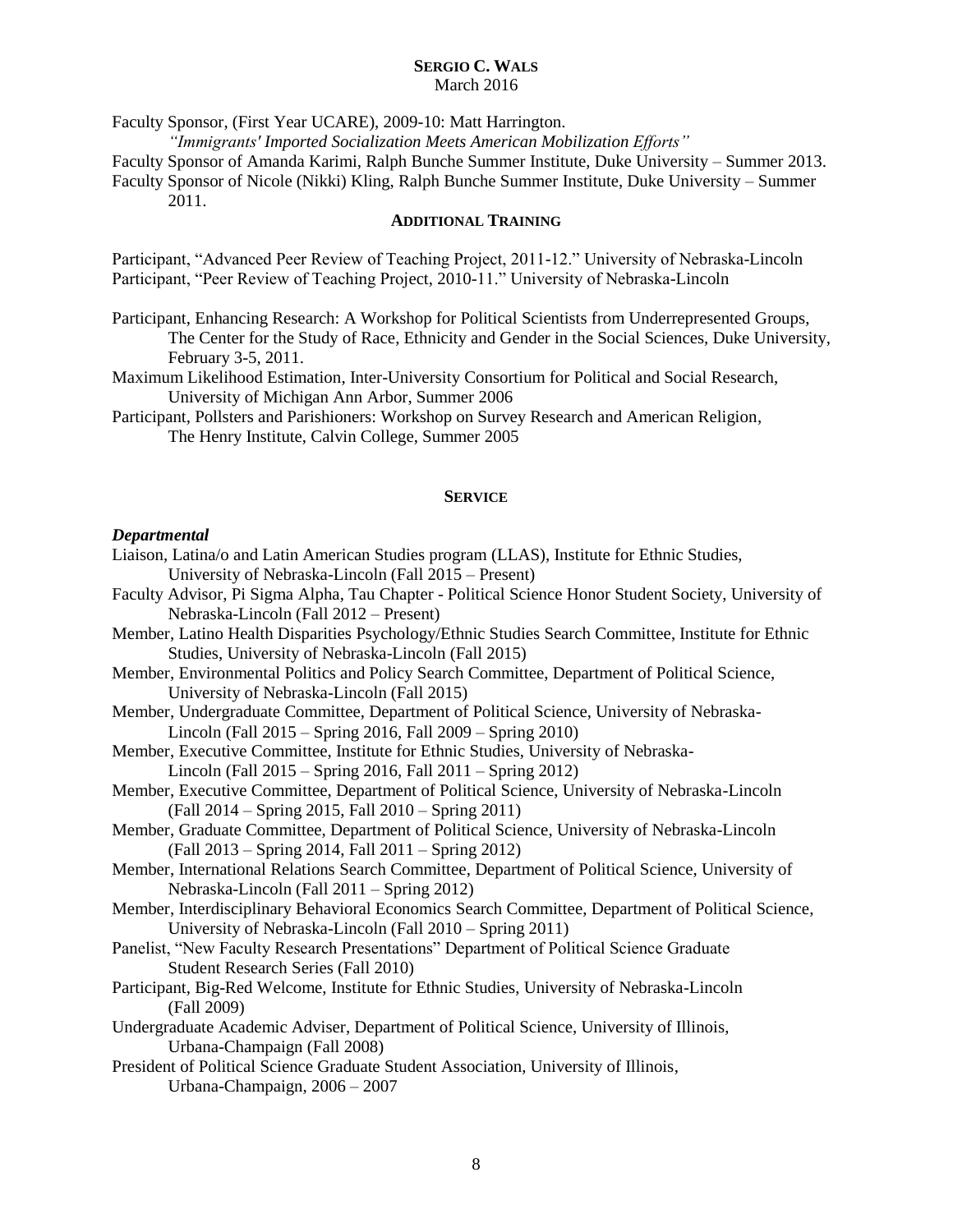# *University*

- Member, College of Arts and Sciences Research Advisory Committee, University of Nebraska-Lincoln (Fall 2014 – Present)
- Member, ACE Five-Year Review Committee, College of Arts and Sciences, University of Nebraska-Lincoln (Fall 2015)
- Panelist, "Race, Ethnicity, and the 2012 Election" Organized by the Institute for Ethnic Studies, University of Nebraska-Lincoln (November 2012). For links to coverage of the event go to: [http://journalstar.com/elections/president/panel-don-t-neglect-key-minority-female](https://bl2prd0810.outlook.com/owa/redir.aspx?C=Rn8bB5kGb0CQFQwahTcN5bHl2gvAxM8IesLlmnbBaJyybkaOcYIYrIdJHInDdZoFffAbRvTE-pQ.&URL=http%3a%2f%2fjournalstar.com%2felections%2fpresident%2fpanel-don-t-neglect-key-minority-female-voters%2farticle_5a941e54-c8c0-51aa-bc4a-a8122e60995d.html)[voters/article\\_5a941e54-c8c0-51aa-bc4a-a8122e60995d.html](https://bl2prd0810.outlook.com/owa/redir.aspx?C=Rn8bB5kGb0CQFQwahTcN5bHl2gvAxM8IesLlmnbBaJyybkaOcYIYrIdJHInDdZoFffAbRvTE-pQ.&URL=http%3a%2f%2fjournalstar.com%2felections%2fpresident%2fpanel-don-t-neglect-key-minority-female-voters%2farticle_5a941e54-c8c0-51aa-bc4a-a8122e60995d.html) and [http://www.dailynebraskan.com/news/article\\_34f0460c-2962-11e2-9d22-001a4bcf6878.html](https://bl2prd0810.outlook.com/owa/redir.aspx?C=Rn8bB5kGb0CQFQwahTcN5bHl2gvAxM8IesLlmnbBaJyybkaOcYIYrIdJHInDdZoFffAbRvTE-pQ.&URL=http%3a%2f%2fwww.dailynebraskan.com%2fnews%2farticle_34f0460c-2962-11e2-9d22-001a4bcf6878.html)
- Panelist, "Moving Up the Ladder," Latino Leadership Symposium, University of Nebraska-Lincoln (November 2012)
- Panelist, "Are You White? The Historical Construction of Racial Identity" Organized by the Institute for Ethnic Studies, University of Nebraska-Lincoln (February 2012)
- Keynote Speaker at the UNL Honors Program Student Advisory Board's "Last Lecture" Event, University of Nebraska-Lincoln (November 2011)
- Panelist, "Moving Up the Ladder," Latino Leadership Symposium, University of Nebraska-Lincoln (November 2011)
- Panelist, "19<sup>th</sup> Century Mexico and Its Legacy" Organized by the Institute for Ethnic Studies, University of Nebraska-Lincoln (November 2011)
- Panelist, *Civil Rights Legacies* Symposium. Organized by the Institute for Ethnic Studies, University of Nebraska-Lincoln (October 2011)
- Speaker, *Diverse Faces, Shared Histories* Symposium, University of Nebraska-Lincoln (March 2011)
- Member, *Diverse Faces, Shared Histories* Symposium Planning Committee, University of Nebraska-Lincoln (Spring and Fall 2010, Spring 2011)
- Panelist, "Who is An American?" Latina/o Immigration, Citizenship, and Political Participation in the 21st Century." Organized by the Institute for Ethnic Studies, University of Nebraska-Lincoln (February 2011). \* Event covered by the Daily Nebraskan. For a link to a narrative of the event go to: http://www.dailynebraskan.com/news/immigration-reform-hot-political-topic-should-beconsidered-by-all-1.2472394
- Panelist, "Filled of Dreams," Latino Leadership Symposium, University of Nebraska-Lincoln (November 2010)
- Panelist, "Been There, Done That," Latino Leadership Symposium, University of Nebraska-Lincoln (November 2009)
- Panelist, "Crossing Disciplinary Borders: Immigration Panel." Organized by the Institute for Ethnic Studies, University of Nebraska-Lincoln (October 2009)
- Interview for the News| NET Nebraska multimedia outlet as part of the incoming faculty to UNL in 2009. For a link to the interview go to:

[http://www.newsnetnebraska.org/component/content/article/13-campus-news-/561](http://www.newsnetnebraska.org/component/content/article/13-campus-news-/561-desire-for-diversity-draws-deb-to-unl) [desire-for-diversity-draws-deb-to-unl](http://www.newsnetnebraska.org/component/content/article/13-campus-news-/561-desire-for-diversity-draws-deb-to-unl)

# *Profession*

General Secretary, World Association for Public Opinion Research (WAPOR), Fall 2015 – Present. Treasurer, Midwest Political Science Association (MPSA) Latino Caucus, April 2015 – Present.

- Member, Naomi C. Turner Award Committee, World Association for Public Opinion Research (WAPOR), Summer 2015.
- Member, Committee on the Status of the Latinos in the South, Southern Political Science Association, 2012-2015.
- Member, Charles Redd Award Committee, Western Political Science Association, Spring 2014.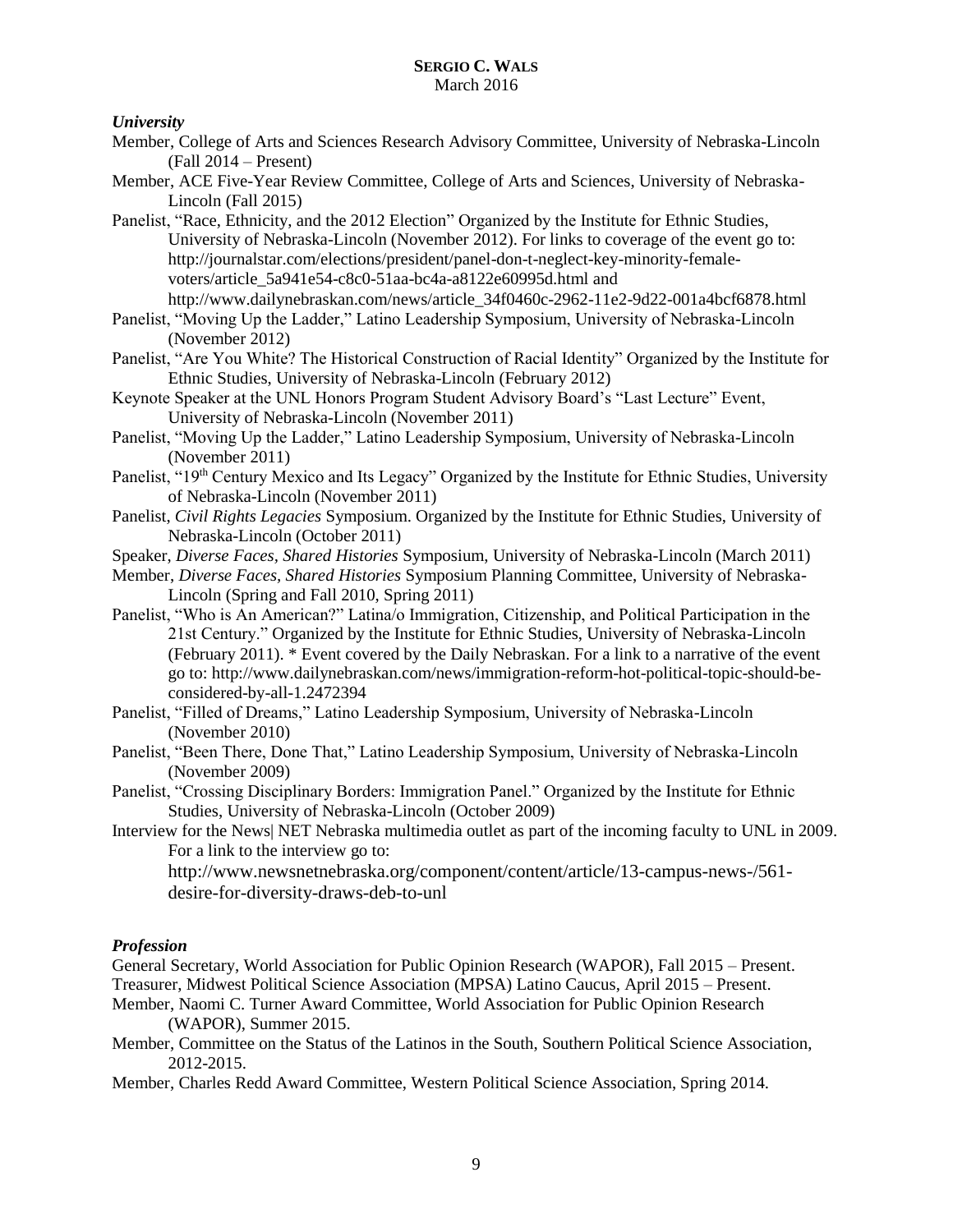- Panel Discussant, "Social Identities in the Political Arena," 2015 Annual Meeting of the American Political Science Association, San Francisco, CA.
- Panel Discussant, "Civic Attitudes and Democratization," 2015 Annual Meeting of the Midwest Political Science Association, Chicago, IL.
- Panel Chair and Discussant, "Values, Religion, Gender, and Race," 2014 Annual Meeting of the World Association for Public Opinion Research, Nice, France.
- Panel Discussant, "Stereotyping and Prejudice," 2014 Annual Meeting of the Midwest Political Science Association, Chicago, IL.
- Panel Chair and Discussant, "Institutions and Immigration Attitudes," 2013 Annual Meeting of the Midwest Political Science Association, Chicago, IL.
- Panel Chair and Discussant, "Challenges to Traditional Models of Economic Voting," 2012 Annual Meeting of the American Political Science Association. New Orleans, LA.
- Panel Chair, "Elections and Voting in Latin America," 2012 Annual Meeting of the Midwest Political Science Association. Chicago, IL.
- Panel Discussant, "Latino Voting Behavior," 2012 Annual Meeting of the Midwest Political Science Association. Chicago, IL.
- Panel Chair, "The Psychology of Attitudes Toward Immigration," 2011 Annual Meeting of the Midwest Political Science Association. Chicago, IL.
- Panel Discussant, "Latin American Perspectives on Migration and Immigration," 2009 Annual Meeting of the Midwest Political Science Association. Chicago, IL.
- Reviewer for *American Politics Research, British Journal of Political Science, Canadian Journal of Political Science, Democratization, Electoral Studies, Journal of Ethnic and Migration Studies, Journal of International Migration and Integration, Journal of Politics, Latin American Research Review, Political Behavior, Political Research Quarterly, Politics, Groups, and Identities, Politics and Religion,* and *Social Science Journal,* and *Social Science Quarterly.*

*Political Research Quarterly* Outstanding Reviewer Award, 2010

### *Community*

- Invited Speaker, Winter Lecture Series, "Immigration from Central America and Mexico" Lincoln, NE. March 2015.
- Invited Speaker, Multicultural Coalition and Central Community College, Grand Island, NE. April 2014.
- Keynote Speaker, Hispanic Heritage Month Celebration, Nebraska Latino American Commission, October 4, 2013.
- Interviewed for NET Radio, August 6, 2013 by Ariana Brocious. Interview available at netnebraska.org/article/news/political-ideology-mexican-immigrants-more-diverse-many-think
- Invited Speaker, Martin Luther King Jr. Day Celebration, Mt. Zion Baptist Church, Lincoln NE, January 2013.
- Appearance during the College of Journalism and Mass Communications' live election night coverage, November 6, 2012, aired on KRNU radio.
- Interviewed multiple times by College of Journalism and Mass Communications' students for electionrelated stories, Fall 2012.
- Interview for the Omaha World Herald, November 14, 2011, published as part of the article "Tequila Party is Pro-Immigration" by Roseann Moring.

```
http://www.omaha.com/article/20111114/NEWS01/711149943/0
```
- Invited Speaker for U.S. Citizenship and Immigration Services, Nebraska Service Center, October 2011. Invited Speaker for Hispanic Employment Council, Creighton University, September 2011.
- Invited Speaker for EducationQuest Foundation, July 2011.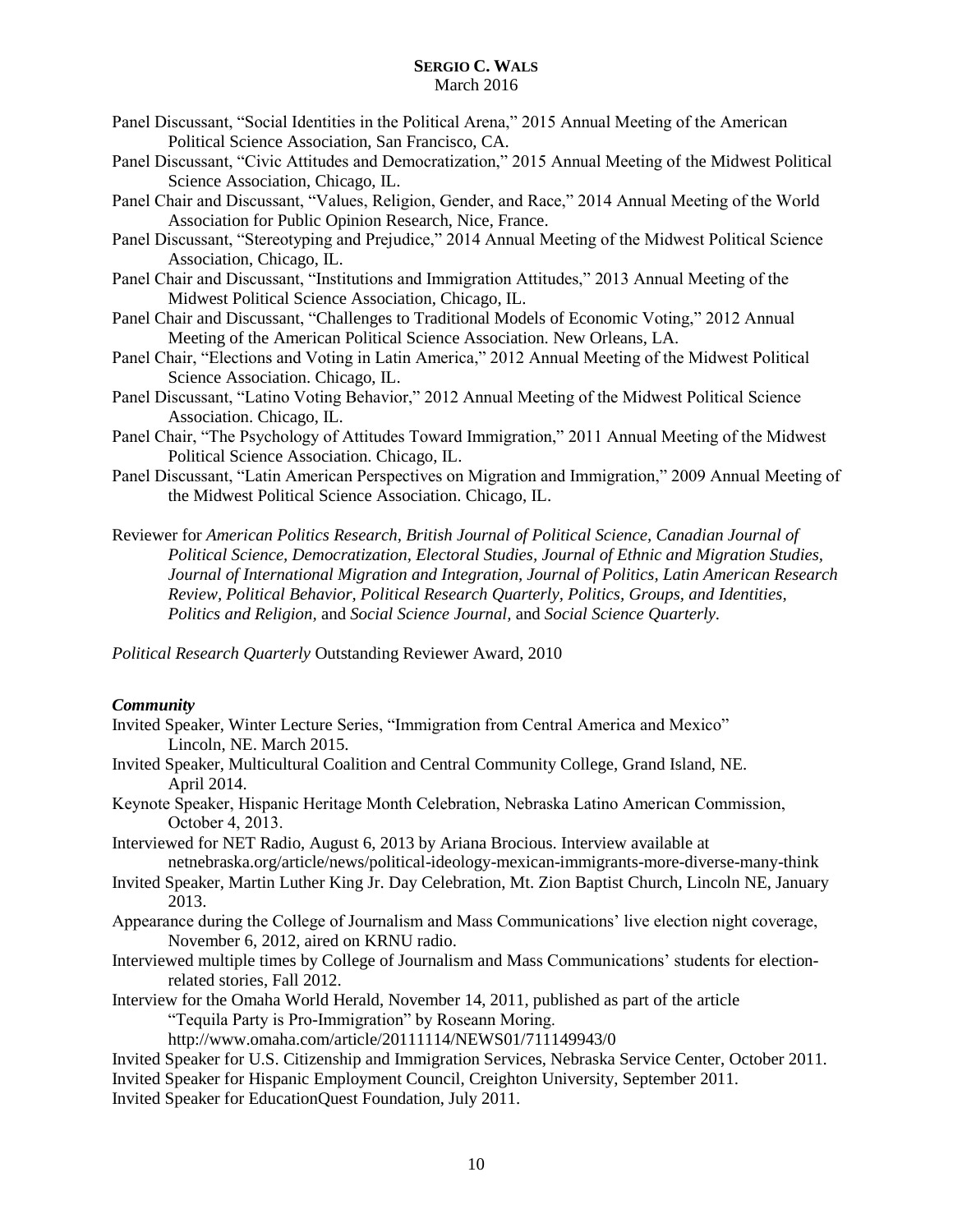Interview for NET Nebraska Radio, February, 2011, *Perspectives about Immigration* by Jerry Johnston. http://www.publicbroadcasting.net/netradio/arts.artsmain?action=viewArticle&sid=17&pid=283 &id=1768444

Instructor, Osher Lifelong Learning Institute (OLLI): Lincoln, Nebraska (Fall 2010).

"Knowing Our Neighbors: Mexico." Course section on Government and Politics in Mexico. Interview for the Daily Herald\*, May 1, 2008, published as part of the article

"Smaller crowd of marchers aims for bigger role in politics" by Emily Krone.

Interview for the Daily Herald\*, June 19, 2006, published as part of the article "How immigrants make voices heard at home" by Tara Malone. \* The *Daily Herald* is based in Arlington Heights, IL. It is the largest exclusively suburban newspaper in the Chicago area and the third-largest newspaper in Illinois (behind the [Chicago Tribune](http://en.wikipedia.org/wiki/Chicago_Tribune) and [Chicago Sun-Times\)](http://en.wikipedia.org/wiki/Chicago_Sun-Times).

# **PROFESSIONAL ACTIVITIES**

*Member*

American Political Science Association, Midwest Political Science Association, Southern Political Science Association, Western Political Science Association, American Association for Public Opinion Research, World Association for Public Opinion Research, and Latin American Studies Association